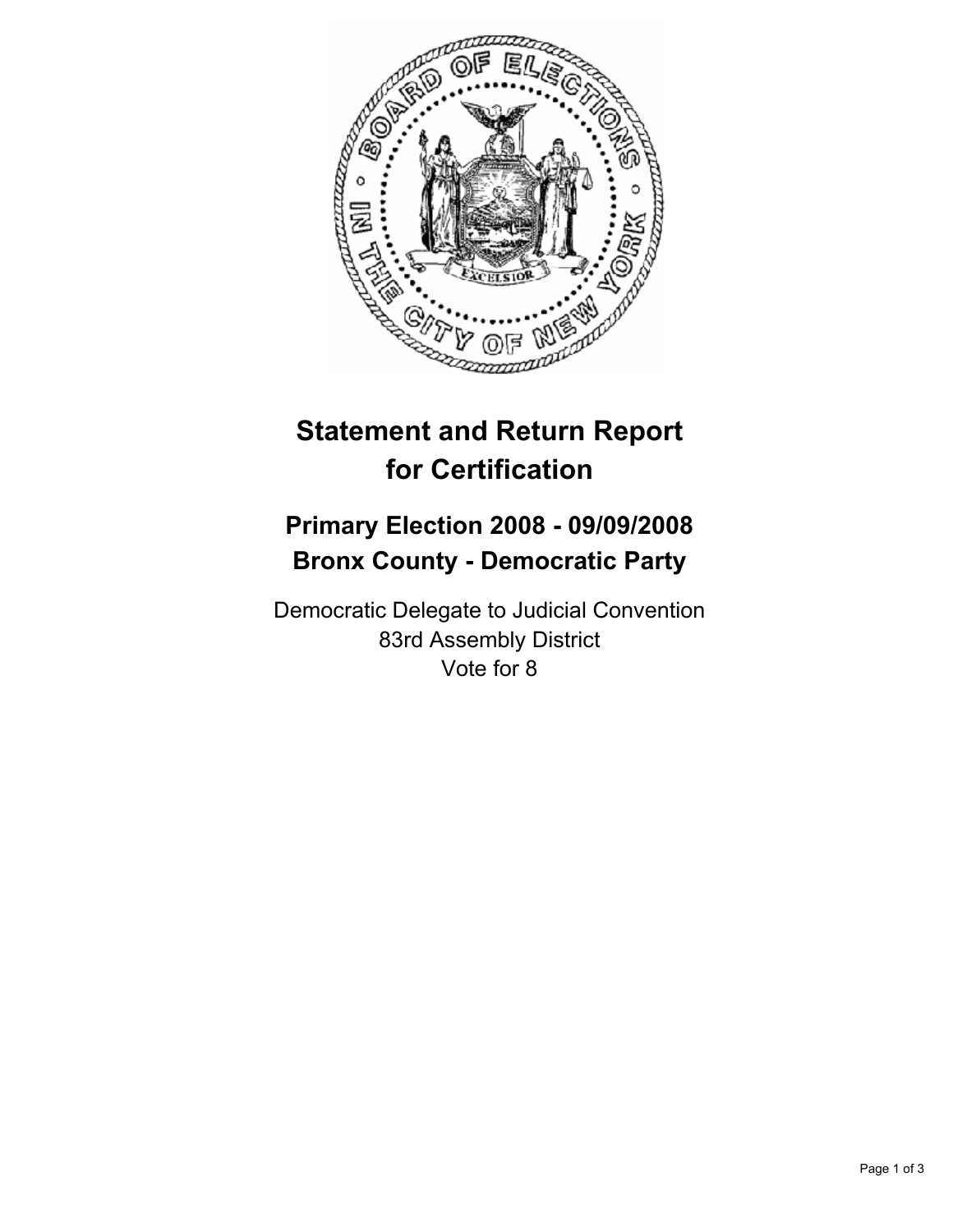

## **Assembly District 83**

| <b>EMERGENCY</b>          | 28     |
|---------------------------|--------|
| ABSENTEE/MILITARY         | 225    |
| <b>AFFIDAVIT</b>          | 245    |
| <b>ELLEN ACKER</b>        | 1,894  |
| <b>OLIA BARRETT</b>       | 1,764  |
| <b>HAZEL BERRY</b>        | 2,090  |
| ALONZO I DE CASTRO        | 1,954  |
| <b>BARBARA GIBSON</b>     | 1,950  |
| <b>HATTIE HARRIS</b>      | 1,998  |
| <b>GEORGIANA LEWIS</b>    | 1,720  |
| <b>EARNESTINE RUSSELL</b> | 1,760  |
| <b>FRANCINE LEWIS</b>     | 1,323  |
| SASHANELL GARCIA          | 826    |
| <b>STACEY WATSON</b>      | 1,169  |
| <b>YVONNE HILL</b>        | 1,122  |
| <b>JASON HAY</b>          | 786    |
| DIANE HILL MCDONALD       | 871    |
| <b>MELANIE HILL</b>       | 857    |
| MICHAEL COTTO             | 771    |
| <b>Total Votes</b>        | 22,855 |